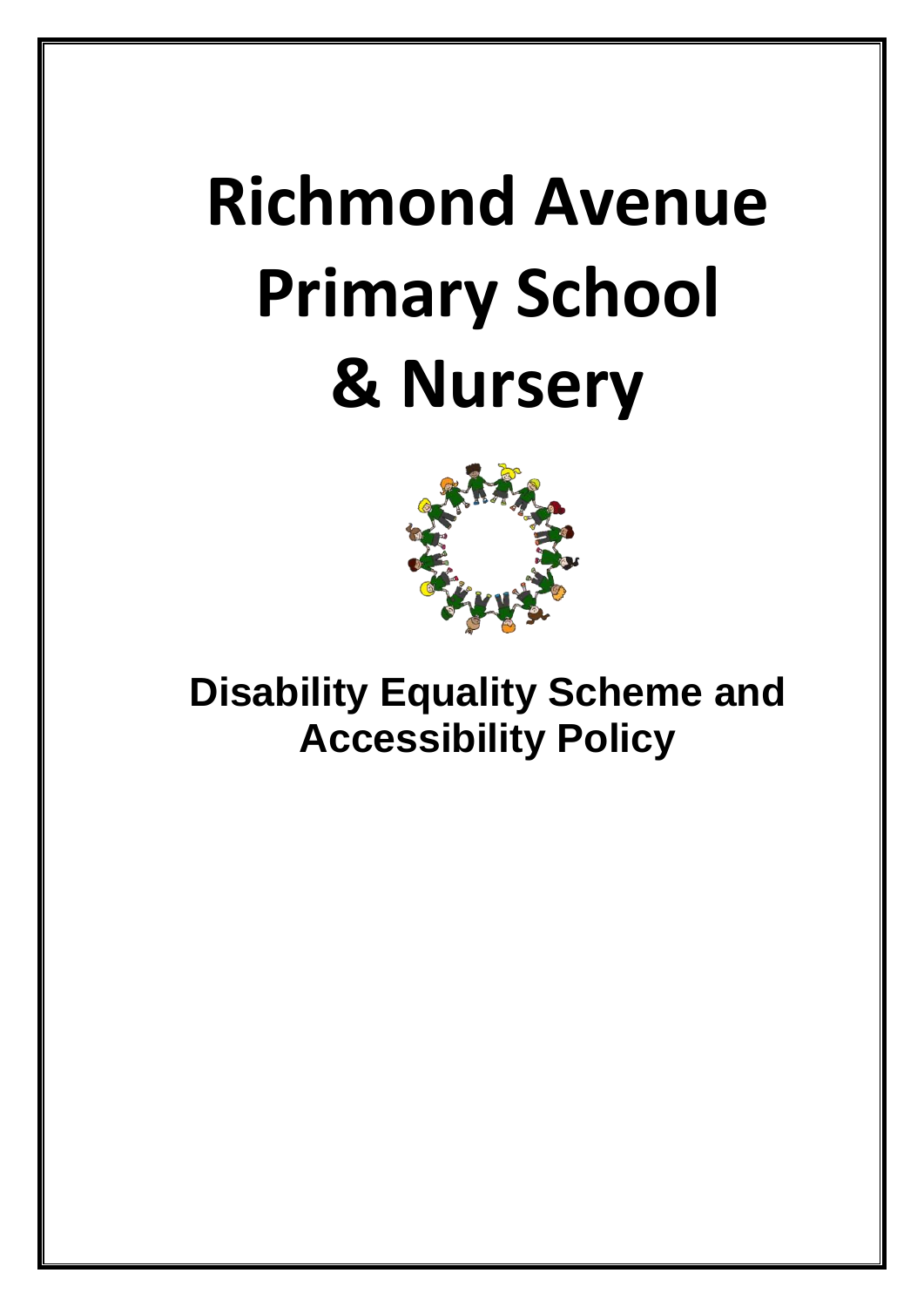# **General Duty**

Richmond Avenue Primary School's Governors and staff have regard of the "Code of Practice for Schools" issued by the Disability Rights Commission (DRC) concerning the Equality Act 2010. The School will also follow the guidance issued by the DFES in 2006 entitled "Implementing the Disability Discrimination Act in schools and early years settings".

*Our aims and ethos are to provide an appropriate, but challenging education for pupils of all abilities, providing each pupil with the support to maximise their chances of success.* 

Our Governors agree to review this Policy every three years.

They will also ensure that all staff are aware of the implications of the Equality Act 2010, through training and development opportunities, embed good practice across all aspects of school life. The school through its Governing Body and Leadership will ensure that:

- $\checkmark$  Pupils with disabilities will not be treated less favourably than others for reasons related to their disability
- $\checkmark$  Reasonable adjustments for disabled pupils will be considered and where practicably possible implemented
- $\checkmark$  An Action Plan exists to increase access for education of pupils with disabilities.

The Governing Body proposes as part of its duty to increase access to education for disabled pupils by:

- $\checkmark$  Increasing the extent to which pupils with disabilities can participate in the school curriculum,
- $\checkmark$  Improving the environment of the school to increase the extent to which pupils with disabilities may take advantage of education and associated services, and
- $\checkmark$  Improving the delivery of information to pupils with disabilities (versus that which is provided in writing for pupils who are not disabled).

We aim to ensure that every child is given the best opportunity to achieve. Reasonable adjustments will be made where possible to our policies and practices to meet the requirements of the Equality Act 2010. It is recognised that there is always room to improve and the Action Plan shows our objectives in continuing developments.

We see this commitment as a key component of our planning for achieving the five outcomes within Every Child Matters and view the links with other equalities policies and practices as positive and informing.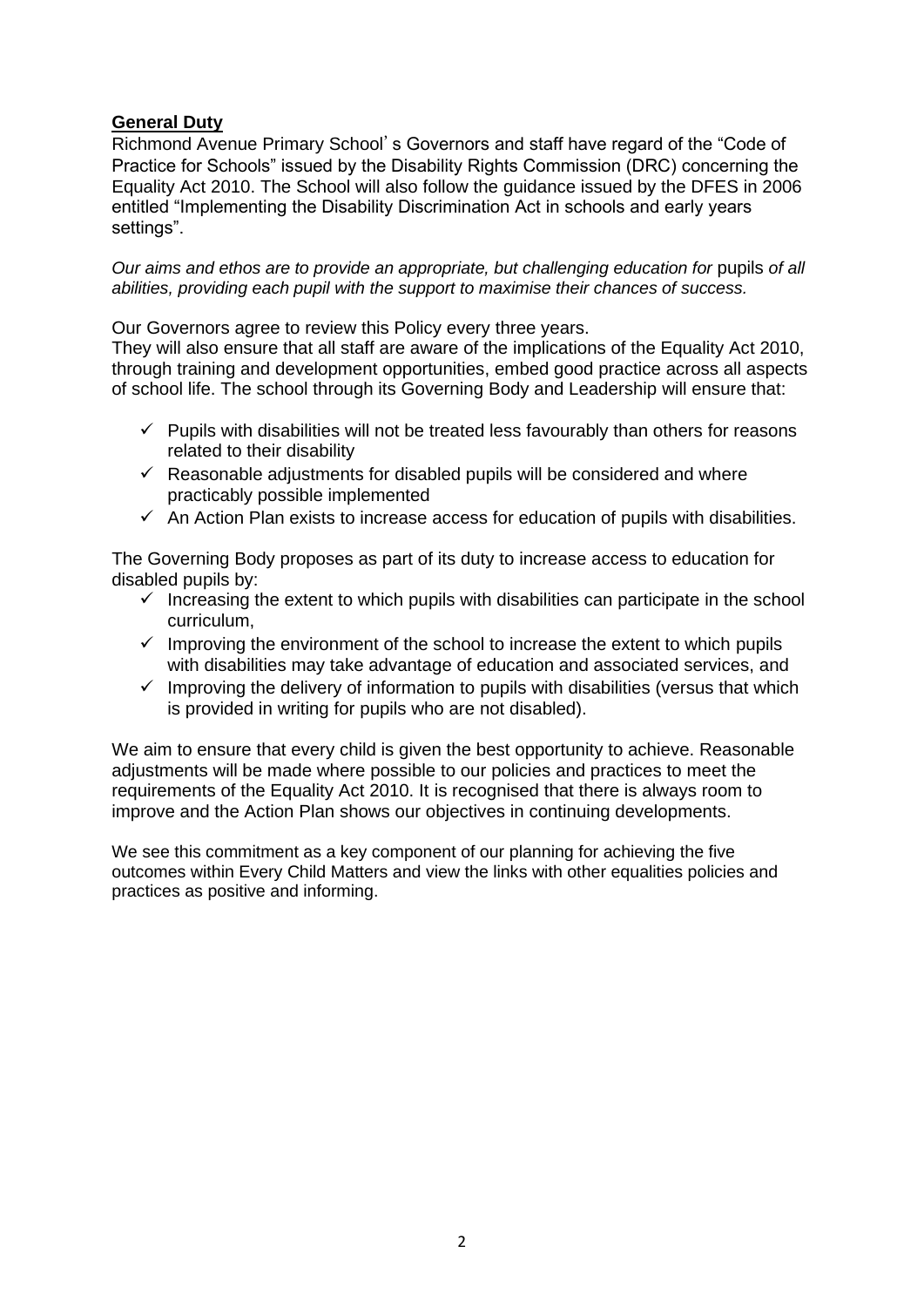The Disability Equality Scheme contains an Action Plan that sets out the steps the school is planning to take over the next three-year period to meet the General Duty. The Scheme, including the Action Plan, will be reviewed annually and a report on progress will be made to the Governing Body.

Examples are provided below where the school has implemented specific developments in line with its vision and policy, as follows:

- $\checkmark$  Disabled toilets reviewed and inspected to ensure the facilities meet the required standards.
- $\checkmark$  Height adjustable furniture is available for pupils and staff with disabilities where there is a specific requirement.

#### **Access to the Curriculum**

- 1. The School is committed to promoting positive participation in the life of the school. We believe that pupils and adults with disabilities are uniquely placed to support the school in identifying and removing the barriers they face and in taking proactive steps to promote disability equality across the school – their participation in the development and implementation of this Scheme is our priority.
- 2. Any In-school developments, including changes to curriculum, teaching & learning, will take into account any possible barriers for individuals. This is a rolling and continuous improvement programme.
- 3. For further details refer to SEND/Inclusion and Medical Needs policies and specifics relating where necessary to individual needs.

# **Physical Environment**

The School will do everything possible that is practicable, and where resources enable implementation, to ensure the physical environment is appropriate for all pupils in the school. Future improvements planned and envisaged for the school will always include, promote and make provision for inclusion for all pupils and will continue to do so subject to the resources being available.

# **Information**

- 1. The School will gather information concerning disability equality as part of its collection of evidence for the Academy Improvement Plan and during the selfevaluation process. The information will be used to set and review the disability equality objectives outlined in an Action Plan where necessary.
- 2. Information systems will be used to monitor our progress as a school and the progress of pupils with disabilities within the school to ensure that we are helping all pupils to achieve their maximum potential.
- 3. A register will be maintained by the SLT/ SENCo identifying pupils who are disabled in order to ensure information is available and regarded when developing the Academy Improvement Plan.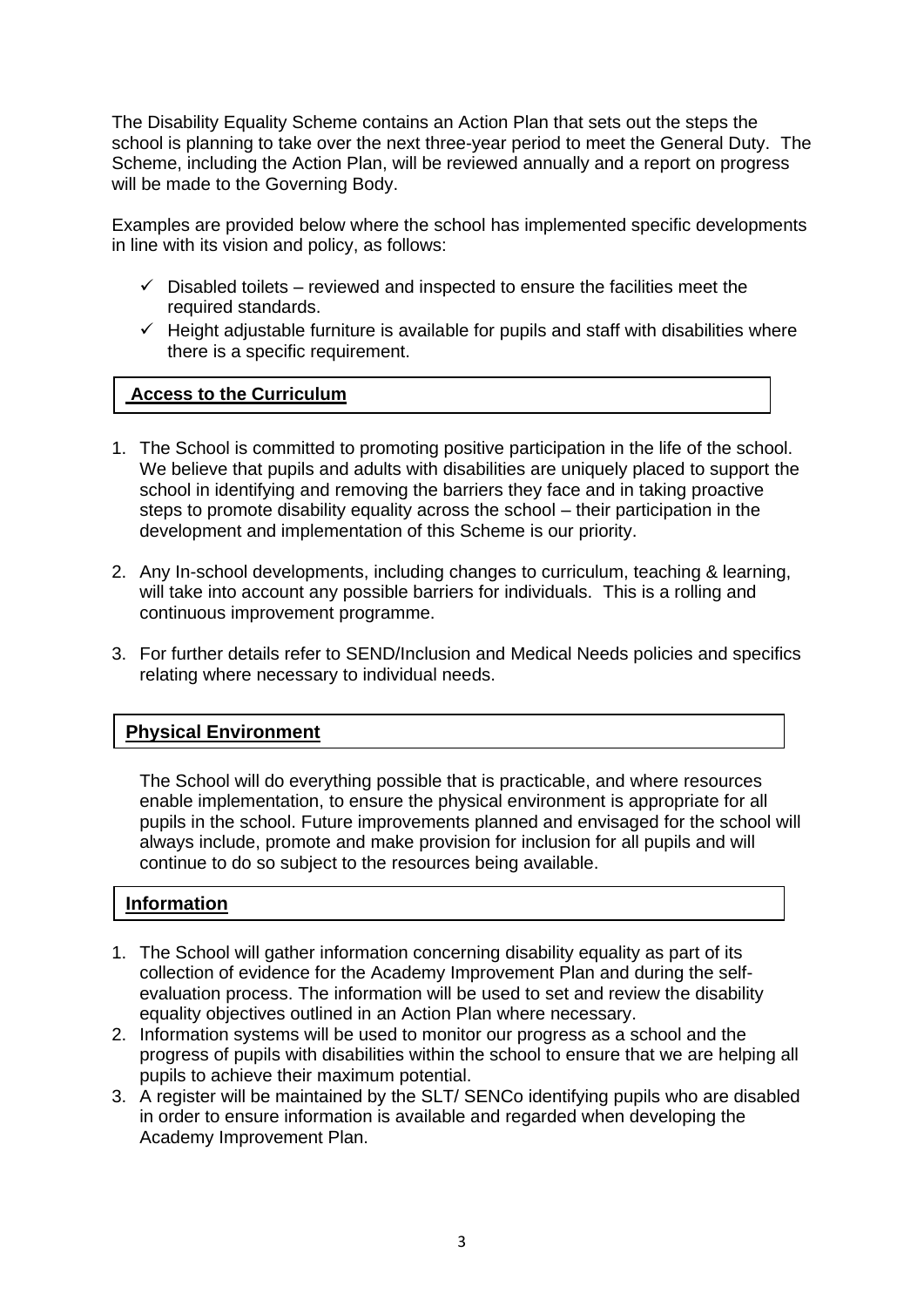#### **Involvement**

- 1. The School is committed to consulting and involving employees, governors, parents/carers and pupils, and will:
	- $\checkmark$  regularly review the effectiveness of the Scheme in delivering equality across the school, and
	- $\checkmark$  gather information that highlights practices or policies requiring review or revision, and
	- $\checkmark$  report any progress and/or new initiatives implemented to governors & local community via the school website.

# **Management, Coordination and Implementation**

- 1 The School will report to the MAT what and how data is captured and recorded regarding pupils and staff with disabilities, and adopt a monitoring and review process as part of its 3-year Action Plan.
- 2 The School will evaluate whether pupils with disabilities are taking up opportunities to participate in trips, join trips, join in sporting activities etc, in order to review and consider areas for improvement.
- 3 It is envisaged that the process of gathering information will highlight areas that require review or revision.

# **The Action Plan**

Our Disability Equality Action Plan is a working document, setting out the core actions the School is planning over the next three years to enable it to meet the Duty of care in line with the Disability Discrimination Act (1995, incorporating the Disability Discrimination (NI) Order 2006) in the following eight areas of school life. It is not our intention to cover each of the eight functions annually. Rather, we will prioritise our areas of action according to the School context, monitoring and analysis of the information we hold, and the results of our Impact Assessments. We will aim to identify no more than five actions for development in any one school year.

#### **Areas of school Life**

- 1 Policy, Leadership and Management
- 2 Curriculum, Teaching and Assessment
- 3 Admissions, Attendance, Discipline and Exclusion
- 4 Pupils Personal Development, Attainment and Progress
- 5 Attitudes and Environment
- 6 Parents, Governors and Community Partnership, including Extended **Services**
- 7 Staffing Recruitment, Training and Professional Development
- 8 Pupil Voice and Participation